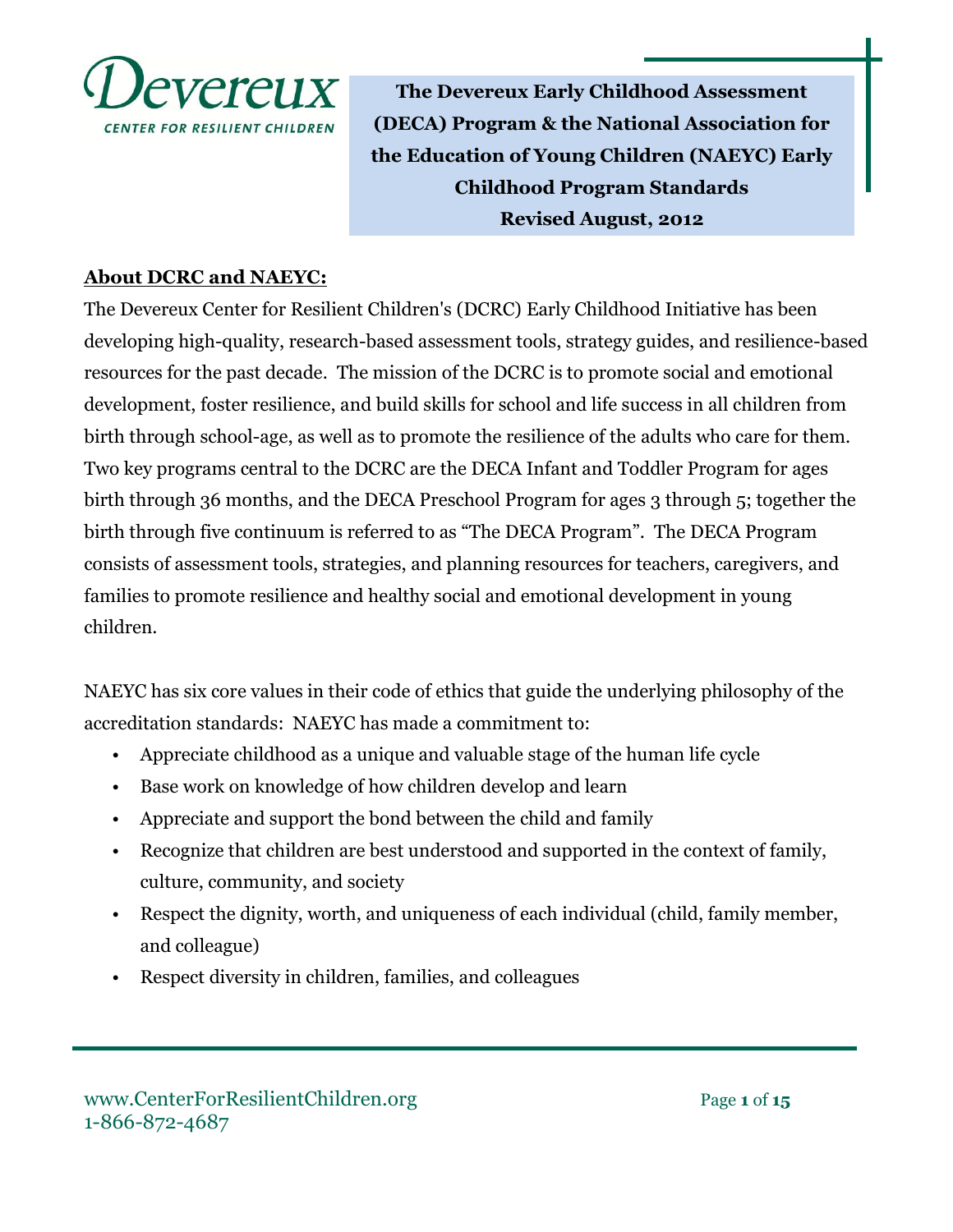• Recognize that children and adults achieve their full potential in the context of relationships that are based on trust and respect

(Source: NAEYC Position Statement: Code of Ethical Conduct, revised 2005, [http://www.naeyc.org/files/naeyc/file/positions/PSETH05.pdf\)](http://www.naeyc.org/files/naeyc/file/positions/PSETH05.pdf).

In addition to supporting all of the NAEYC principles, the DCRC promotes these underlying values driving the development of all resources, research, advocacy efforts and professional development. "The DCRC values and promotes:

- The strengths, happiness and resilience of all children.
- The well-being of the adults who parent, nurture and educate children.
- Strength-based approaches.
- Strong partnerships between families and child-serving professionals.
- Collaboration between the fields of early childhood and mental health to optimize positive outcomes.
- Data-driven decision making."

(Source: *Promoting Resilience in Preschoolers: A Strategy Guide for Early Childhood Professionals, Second Edition, 2012, p. 3-4)*

## **Rationale for this Crosswalk:**

This crosswalk illustrates how the DECA Infant and Toddler Program and the DECA Preschool Program correlate with the *NAEYC Criteria for High-Quality Early Childhood Programs*. Early childhood programs striving to achieve or maintain NAEYC accreditation will find the DECA Program a useful system in pursuit of this goal. Outlined in the crosswalk below are the ten program standards set forth by the NAEYC governing board.

Each of the ten standards falls under a category according to the early childhood education stakeholder. There are four groups of early childhood education stakeholders: children, teachers, family and community partners, and the program administration. The majority of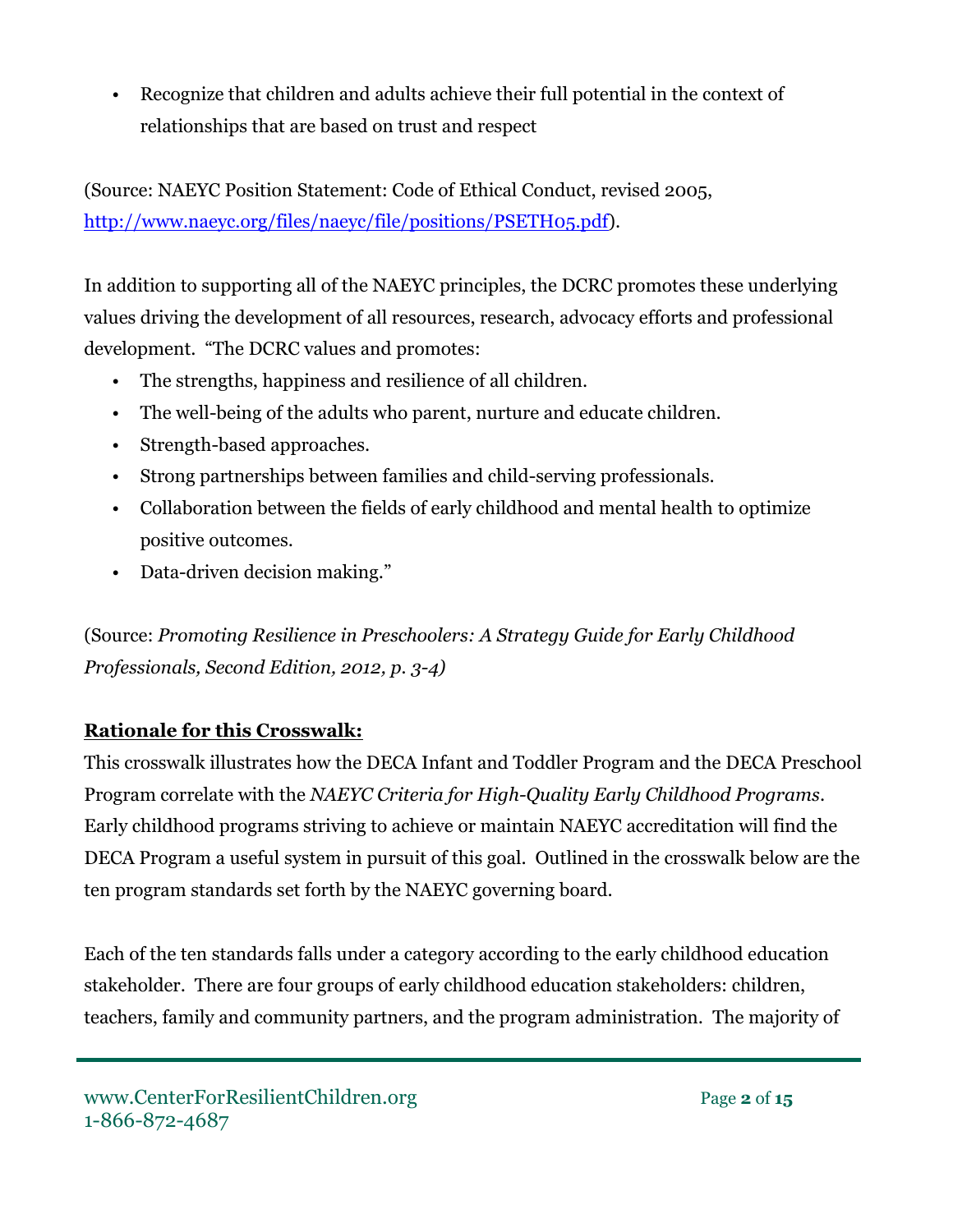the standards focus on children–the most important stakeholders. The remainder of the ten standards focus on other stakeholders and the programmatic structure they build to support quality.

(Source: NAEYC Introduction to Accreditation Standards, revised 2008, [http://www.naeyc.org/academy/primary/standardsintro\)](http://www.naeyc.org/academy/primary/standardsintro).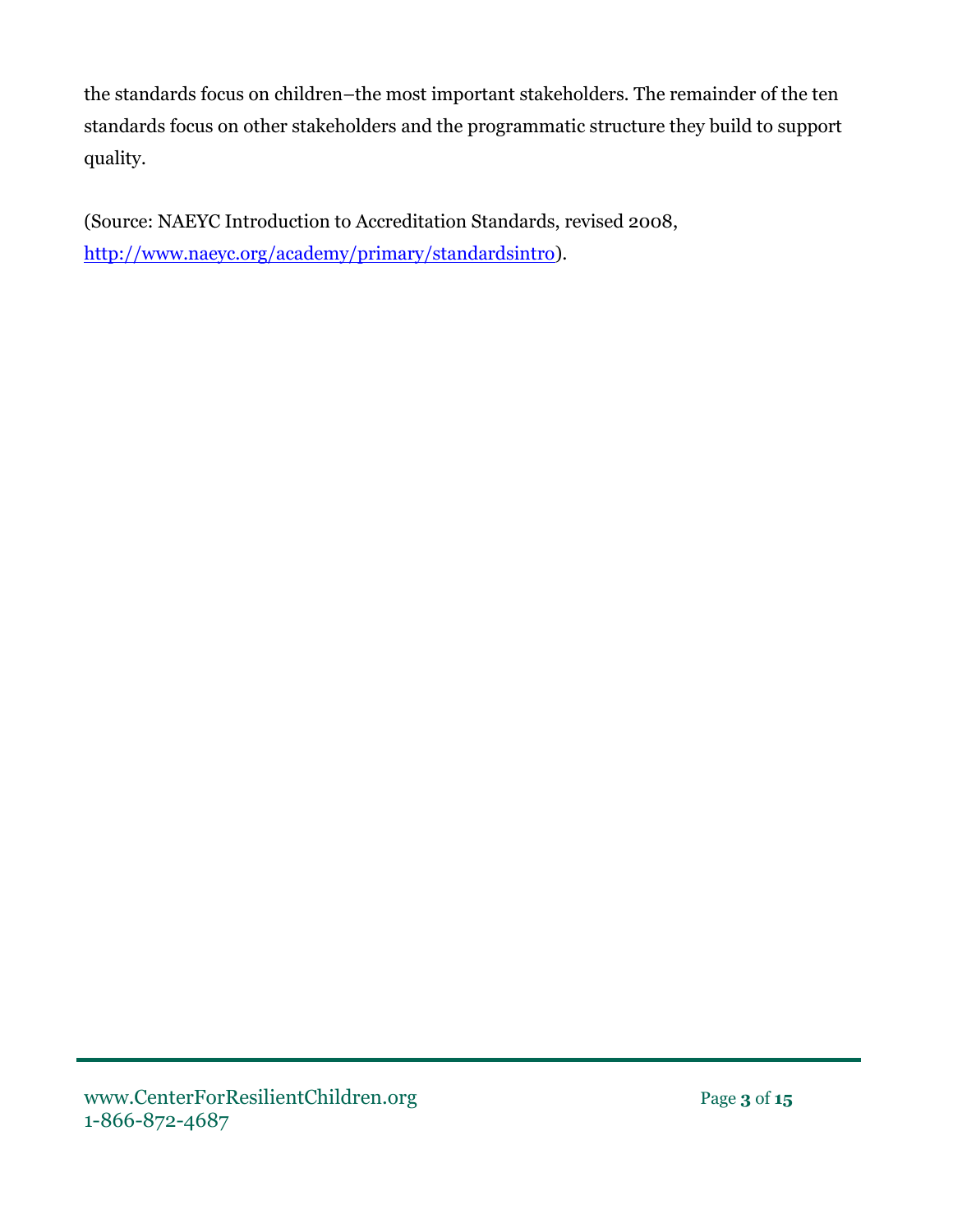| <b>NAEYC Early Childhood Program</b>      | How the DECA Program meets NAEYC                          |
|-------------------------------------------|-----------------------------------------------------------|
| <b>Standards</b>                          | <b>Standards and helps programs achieve or</b>            |
|                                           | maintain accreditation                                    |
| <b>Program Standard 1: Relationships</b>  | The DECA suite of assessments measure strengths           |
| The program promotes positive             | related to protective factors and social and emotional    |
| relationships among all children and      | health in infants, toddlers, and preschool-aged children. |
| adults to encourage each child's sense of | When adults reflect on and assess the positive            |
| individual worth and belonging as part of | qualities in a child, the DECA works as a                 |
| a community, and to foster each child's   | catalyst to strengthen relationships between              |
| ability to contribute as a responsible    | that child and the significant adults in his or           |
| community member.                         | <b>her life.</b> In addition to the information provided  |
|                                           | through the assessment itself, strategies are offered for |
|                                           | teachers and caregivers in                                |
|                                           | Promoting Resilience in Preschoolers: A Strategy          |
|                                           | Guide for Early Childhood Professionals, Second           |
|                                           | Edition                                                   |
|                                           | and Strategies Guide for Infants and Toddlers. Several    |
|                                           | chapters are specifically devoted to encouraging          |
|                                           | supportive interactions, responsive care giving, and      |
|                                           | partnerships between caregivers, teachers, and families.  |
|                                           | Two accompanying guides for the families of infants and   |
|                                           | toddlers or preschoolers, entitled Promoting Resilience   |
|                                           | For Now and Forever: A Family Guide for Supporting        |
|                                           | the Social and Emotional Development of Young             |
|                                           | Children, Second Edition, specifically focus on           |
|                                           | encouraging and building supportive interactions and      |
|                                           | relationships between children and their families.        |
|                                           |                                                           |
|                                           |                                                           |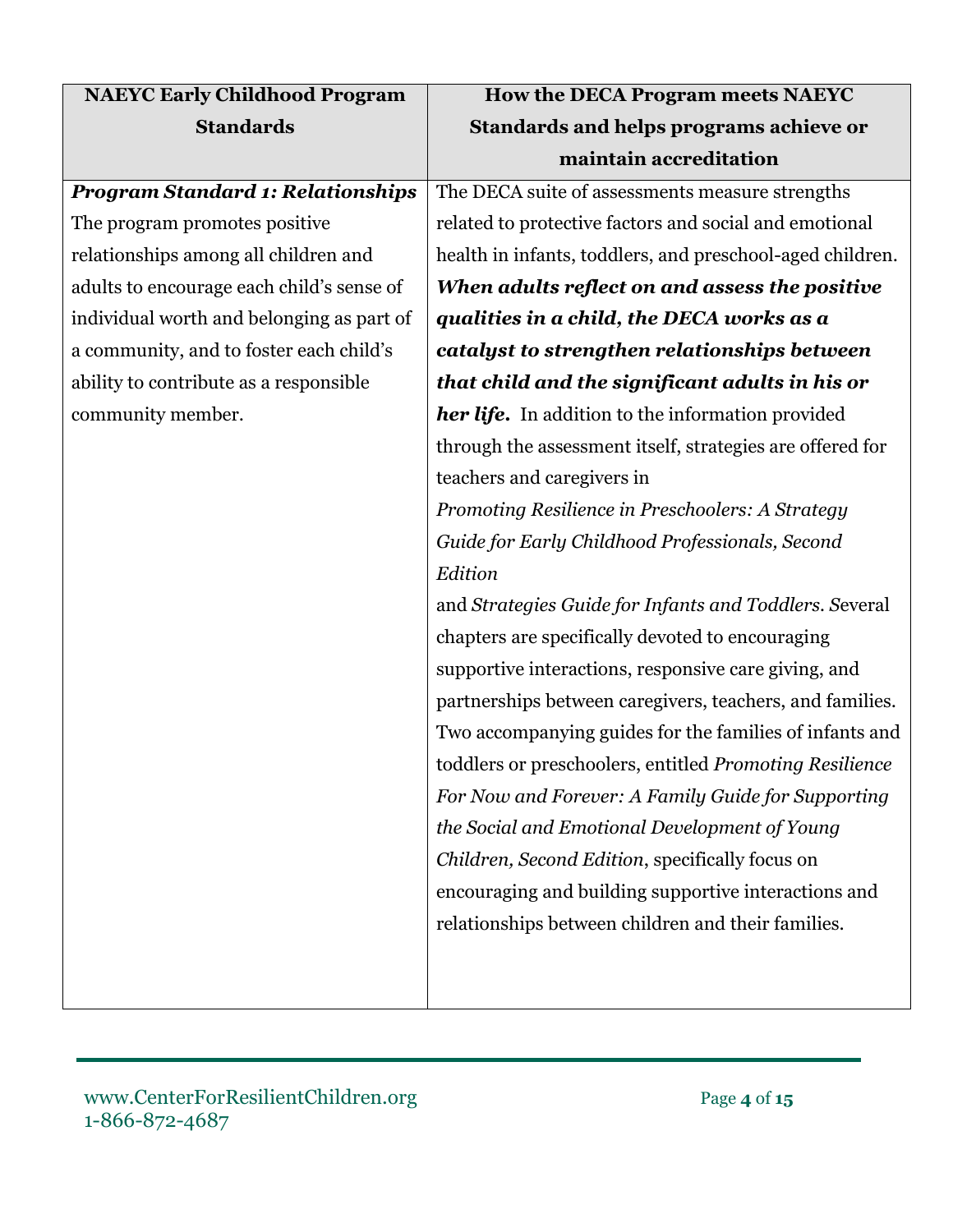| <b>NAEYC Early Childhood Program</b>  | <b>How the DECA Program meets</b>                       |
|---------------------------------------|---------------------------------------------------------|
| <b>Standards</b>                      | <b>NAEYC Standards and helps programs achieve</b>       |
|                                       | or maintain accreditation                               |
| <b>Program Standard 2: Curriculum</b> | The DECA Program offers strength-based practices to     |
| The program implements a curriculum   | enhance any curriculum. These resilience and quality-   |
| that is consistent with its goals for | building strategies provide ways to strengthen a        |
| children and promotes learning and    | program's mental health systems, particularly in the    |
| development in each of the following  | areas of social and emotional development. Included in  |
| areas: social, emotional, physical,   | the strategies are tips that simultaneously work to     |
| language, cognitive.                  | compliment other areas of development such as           |
|                                       | physical, cognitive, pre-literacy, and language skills. |
|                                       | The DECA Program strategies and planning                |
|                                       | framework were designed to fit within and               |
|                                       | enhance existing systems and practices                  |
|                                       | surrounding children's social and emotional             |
|                                       | development and mental health. A program                |
|                                       | wanting to offer a rich focus on children's social and  |
|                                       | emotional health would find the DECA Program a          |
|                                       | welcome addition to their existing curriculum.          |
|                                       |                                                         |
|                                       |                                                         |
|                                       |                                                         |
|                                       |                                                         |
|                                       |                                                         |
|                                       |                                                         |
|                                       |                                                         |
|                                       |                                                         |
|                                       |                                                         |
|                                       |                                                         |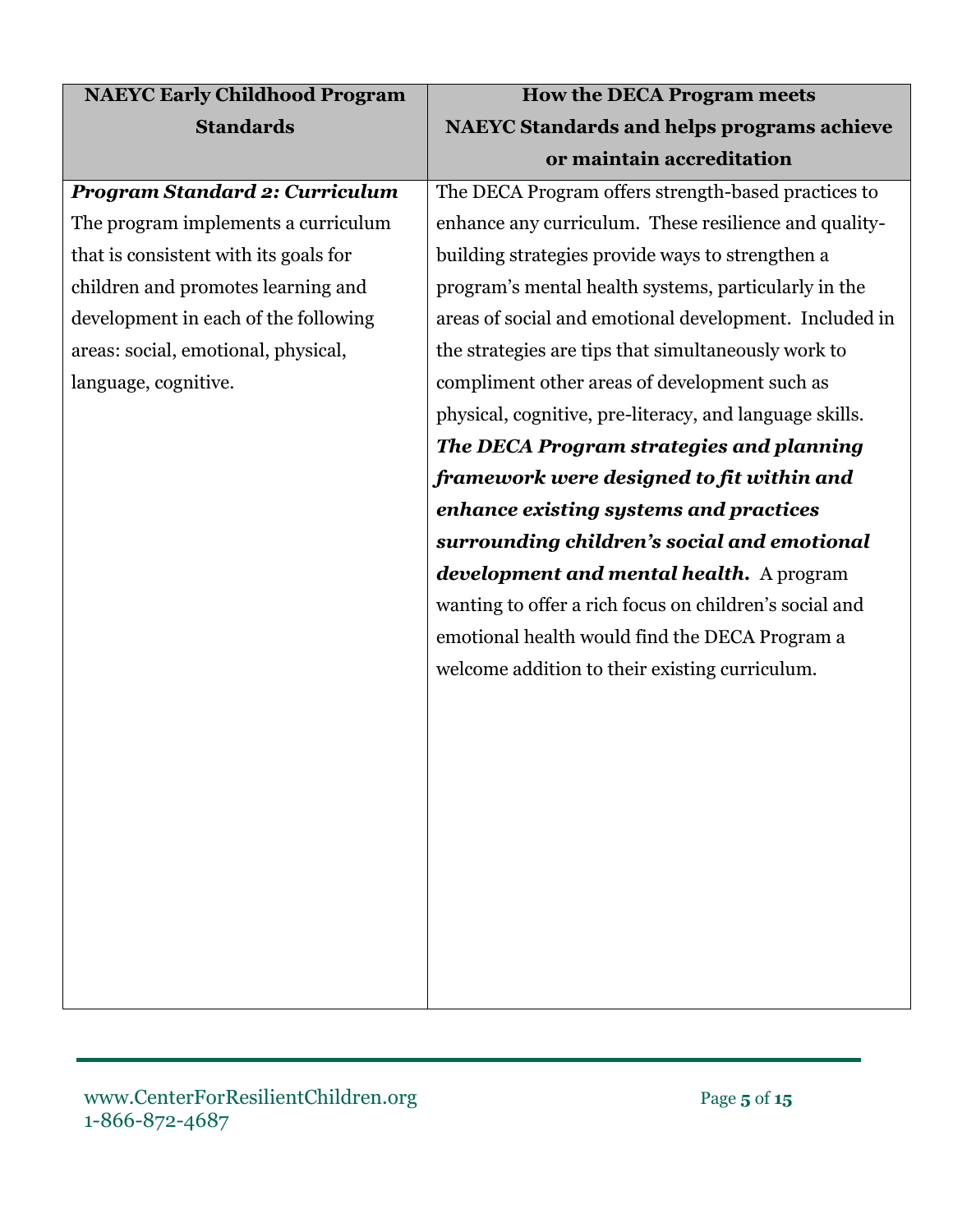| <b>How the DECA Program meets</b>                                  |
|--------------------------------------------------------------------|
| <b>NAEYC Standards and helps programs achieve</b>                  |
| or maintain accreditation                                          |
| Promoting Resilience in Preschoolers: A Strategy                   |
| Guide for Early Childhood Professionals, Second                    |
| <i>Edition</i> , an entire resource of teaching strategies for the |
| preschool classroom, as well as the Strategies Guide for           |
| Infants and Toddlers for group and home settings, is               |
| included in the DECA Program resources. These                      |
| strategies were compiled from a thorough review of the             |
| literature on social and emotional quality and resilience-         |
| building in young children, as well as by gaining insight          |
| from a wealth of infant, toddler, and early childhood              |
| experts. When the DECA Program was                                 |
| developed, strict requirements were followed in                    |
| selecting strategies and teaching practices that                   |
| were based on research, and both                                   |
| developmentally and culturally appropriate.                        |
|                                                                    |
|                                                                    |
|                                                                    |
|                                                                    |
|                                                                    |
|                                                                    |
|                                                                    |
|                                                                    |
|                                                                    |
|                                                                    |
|                                                                    |
|                                                                    |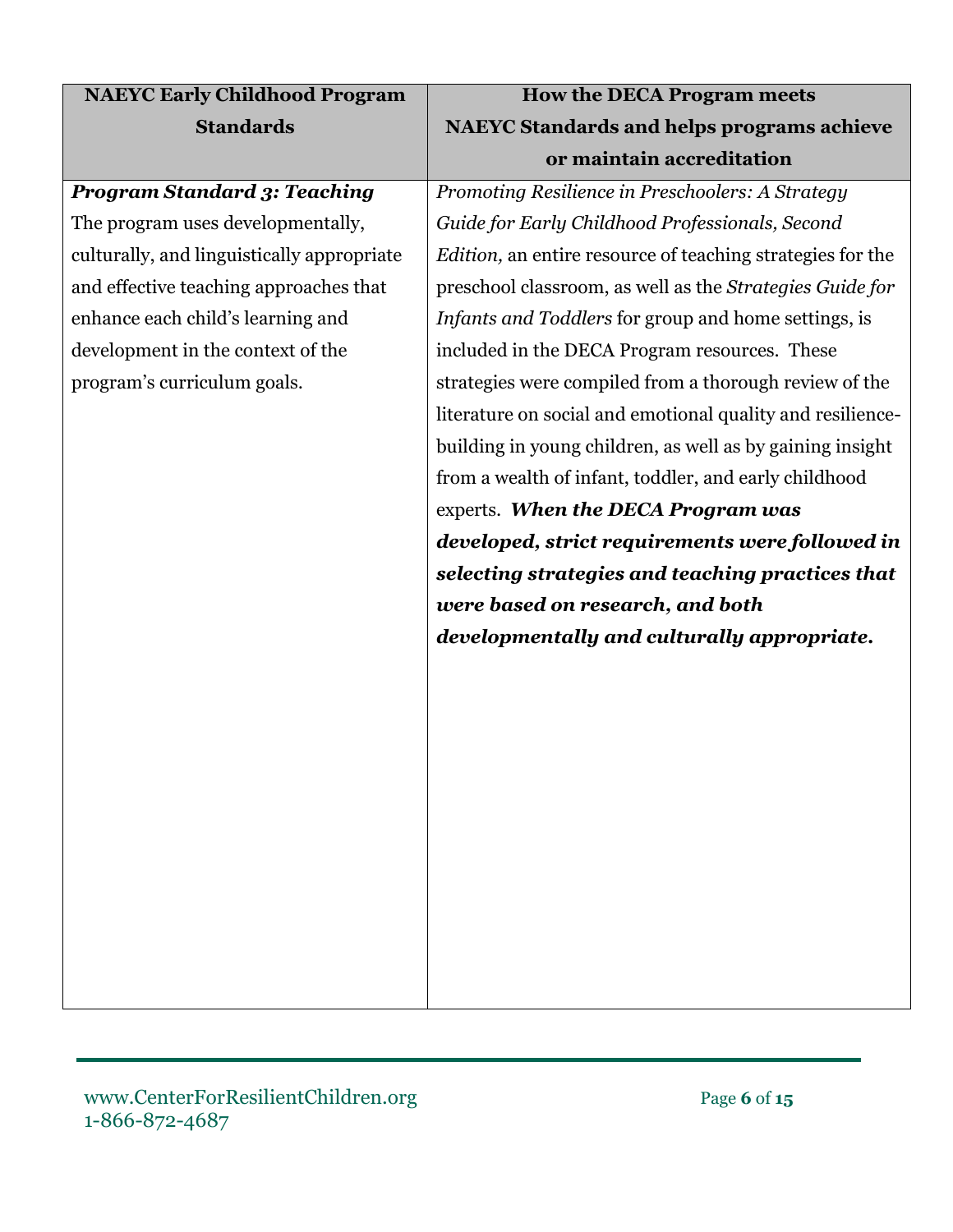| <b>NAEYC Early Childhood Program</b>    | <b>How the DECA Program meets NAEYC</b>                  |
|-----------------------------------------|----------------------------------------------------------|
| <b>Standards</b>                        | Standards and helps programs achieve or                  |
|                                         | maintain accreditation                                   |
| <b>Program Standard 4: Assessment</b>   | The DECA suite of assessments for infants,               |
| of Child Progress                       | toddlers, and preschool-aged children are                |
| The program is informed by ongoing      | strength-based, standardized, norm-referenced            |
| systematic, formal, and informal        | assessments of protective factors. Each                  |
| assessment approaches to provide        | instrument is a technically sound and socially           |
| information on children's learning and  | relevant tool. Contained in the suite are the DECA       |
| development. These assessments occur    | for Infants and Toddlers (DECA-I/T) and DECA for         |
| within the context of reciprocal        | Preschoolers (DECA-P2). A standardization sample of      |
| communications with families and with   | over 2000 teachers/caregivers and parents provided       |
| sensitivity to the cultural contexts in | responses regarding the frequency of positive behaviors  |
| which children develop. Assessment      | observed in the child's natural learning environments,   |
| results are used to benefit children by | mainly, home and school. The information gained          |
| informing sound decisions about         | through assessment of a child's protective factors helps |
| children, teaching, and program         | teachers, caregivers, and families individualize         |
| improvement.                            | strategies to help each child in the areas of social and |
|                                         | emotional skill development, and also leads to strong    |
|                                         | school readiness skills as infants, toddlers and         |
|                                         | preschooler develop strong, healthy approaches to        |
|                                         | learning. All information from the assessment results    |
|                                         | can be easily compiled (scored by hand, or by using the  |
|                                         | e-DECA version) to highlight the strengths and areas for |
|                                         | improvement in each child and each classroom/group       |
|                                         | setting.                                                 |
|                                         |                                                          |
|                                         | Additionally, strategies are offered that help build the |
|                                         | quality and social emotional focus of the home and       |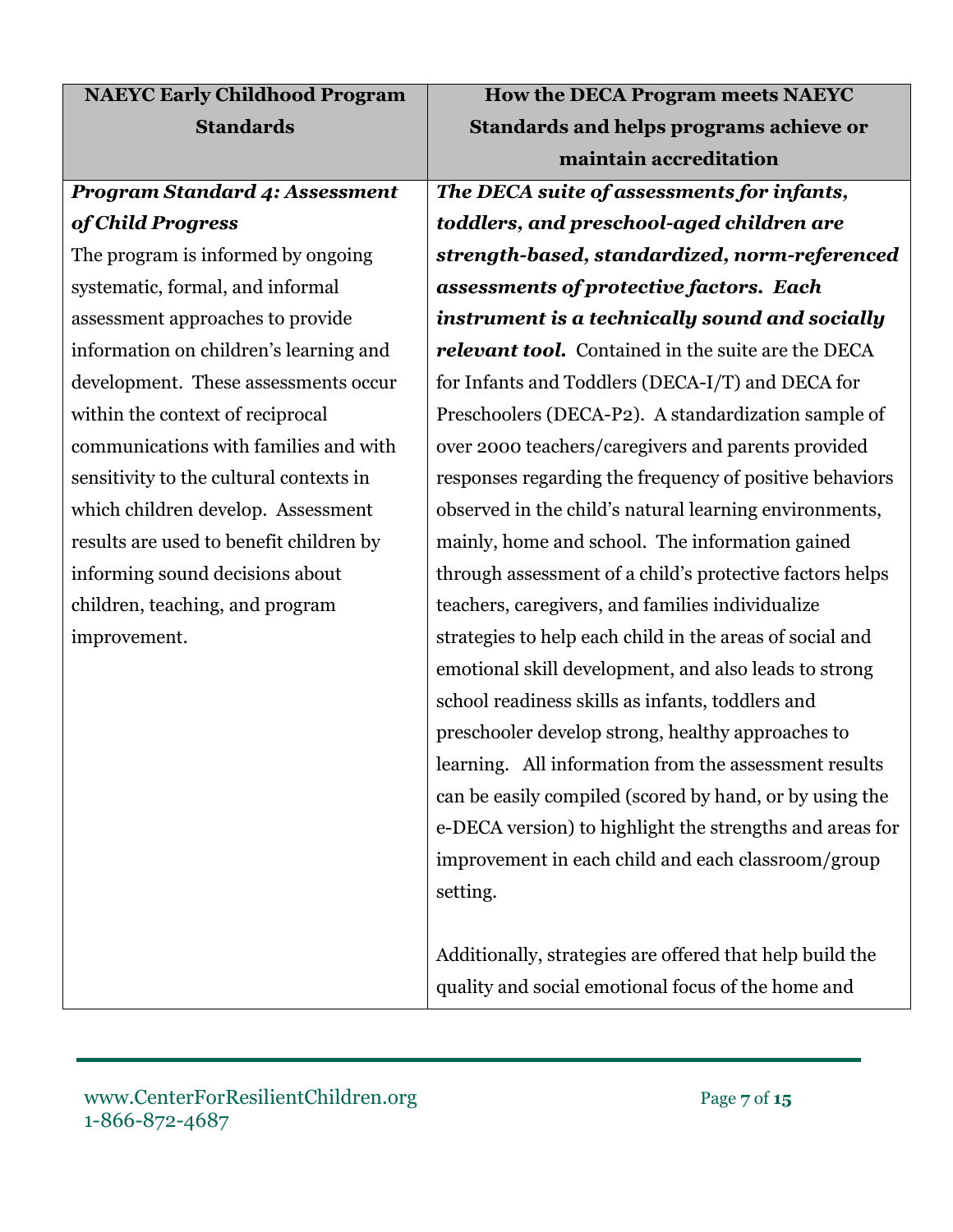learning environment, as well as offering individualization tips for children. Tools to evaluate quality practices are offered in the form of the CARE Checklists and the Reflective Checklists for Teaching Practices. These reflective tools for teachers and caregivers, coupled with other observation tools, are completed at several points through the program year to help measure outcomes and plan improvements to the group/classroom practices.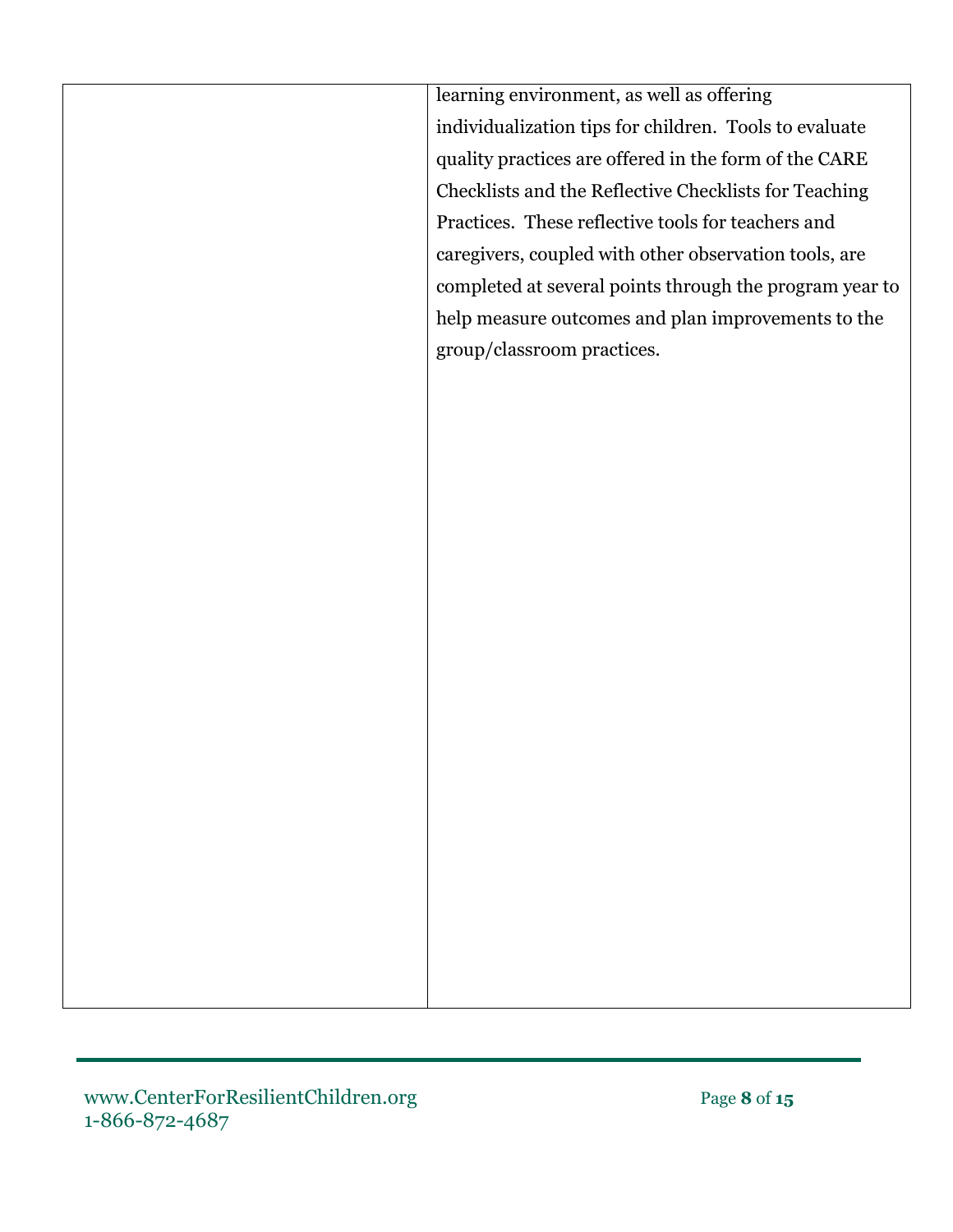| <b>NAEYC Early Childhood Program</b>     | How the DECA Program meets NAEYC                          |
|------------------------------------------|-----------------------------------------------------------|
| <b>Standards</b>                         | Standards and helps programs achieve or                   |
|                                          | maintain accreditation                                    |
| <b>Program Standard 5: Health</b>        | Promoting the mental wellness and health of               |
| The program promotes the nutrition and   | children is one of the key principles underlying          |
| health of children and protects children | development and use of the DECA Program. To               |
| and staff from illness and injury.       | optimize health of the whole child, mental wellness       |
|                                          | must be an intentional teaching in the early learning     |
|                                          | environment. The DECA Program helps provide               |
|                                          | opportunities for promotion of strong mental health at    |
|                                          | both the child and program levels. In addition, the       |
|                                          | DECA Program philosophy and accompanying                  |
|                                          | professional development opportunities emphasize the      |
|                                          | importance of the mental wellness of program staff and    |
|                                          | the other significant adults in a child's life. Building  |
|                                          | Your Bounce is an adult resilience journal, created by    |
|                                          | the DCRC: Early Childhood Initiative, designed to help    |
|                                          | adults reflect upon and plan for their own mental         |
|                                          | wellness, health, and resilience. A set of research-based |
|                                          | checklists called the Devereux Adult Resilience Scale     |
|                                          | (DARS) are included in the journal, and are free on our   |
|                                          | website (www.CenterForResilientChildren.org).             |
|                                          |                                                           |
|                                          |                                                           |
|                                          |                                                           |
|                                          |                                                           |
|                                          |                                                           |
|                                          |                                                           |
|                                          |                                                           |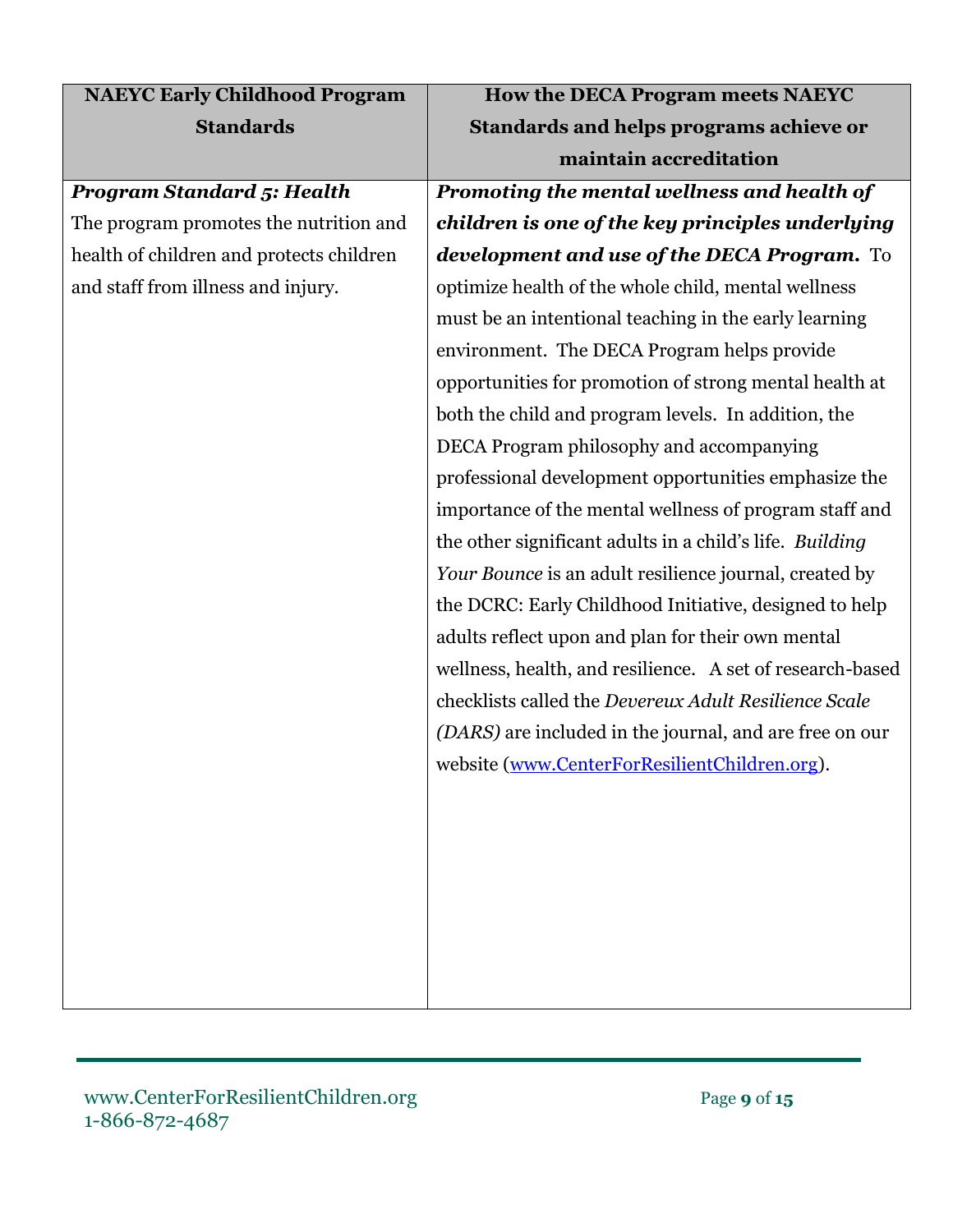| <b>NAEYC Early Childhood Program</b> | <b>How the DECA Program meets</b>                       |
|--------------------------------------|---------------------------------------------------------|
| <b>Standards</b>                     | <b>NAEYC Standards and helps programs achieve</b>       |
|                                      | or maintain accreditation                               |
| <b>Program Standard 6: Teachers</b>  | When teachers are attuned to looking at a child's       |
| The program employs and supports a   | strengths, they are in general more positive adults and |
| teaching staff that has educational  | healthy role models for the children and families with  |
| qualifications, knowledge, and       | whom they work. The DECA Program, with its              |
| professional commitment necessary to | central focus on children's strengths and               |
| promote children's learning and      | resilience, offers both the data (through               |
| development and to support families' | assessment), and the ideas (through the                 |
| diverse needs and interests.         | accompanying strategies) to help teachers               |
|                                      | make and maintain their learning environment            |
|                                      | as a positive, healthy place for children.              |
|                                      |                                                         |
|                                      |                                                         |
|                                      |                                                         |
|                                      |                                                         |
|                                      |                                                         |
|                                      |                                                         |
|                                      |                                                         |
|                                      |                                                         |
|                                      |                                                         |
|                                      |                                                         |
|                                      |                                                         |
|                                      |                                                         |
|                                      |                                                         |
|                                      |                                                         |
|                                      |                                                         |
|                                      |                                                         |
|                                      |                                                         |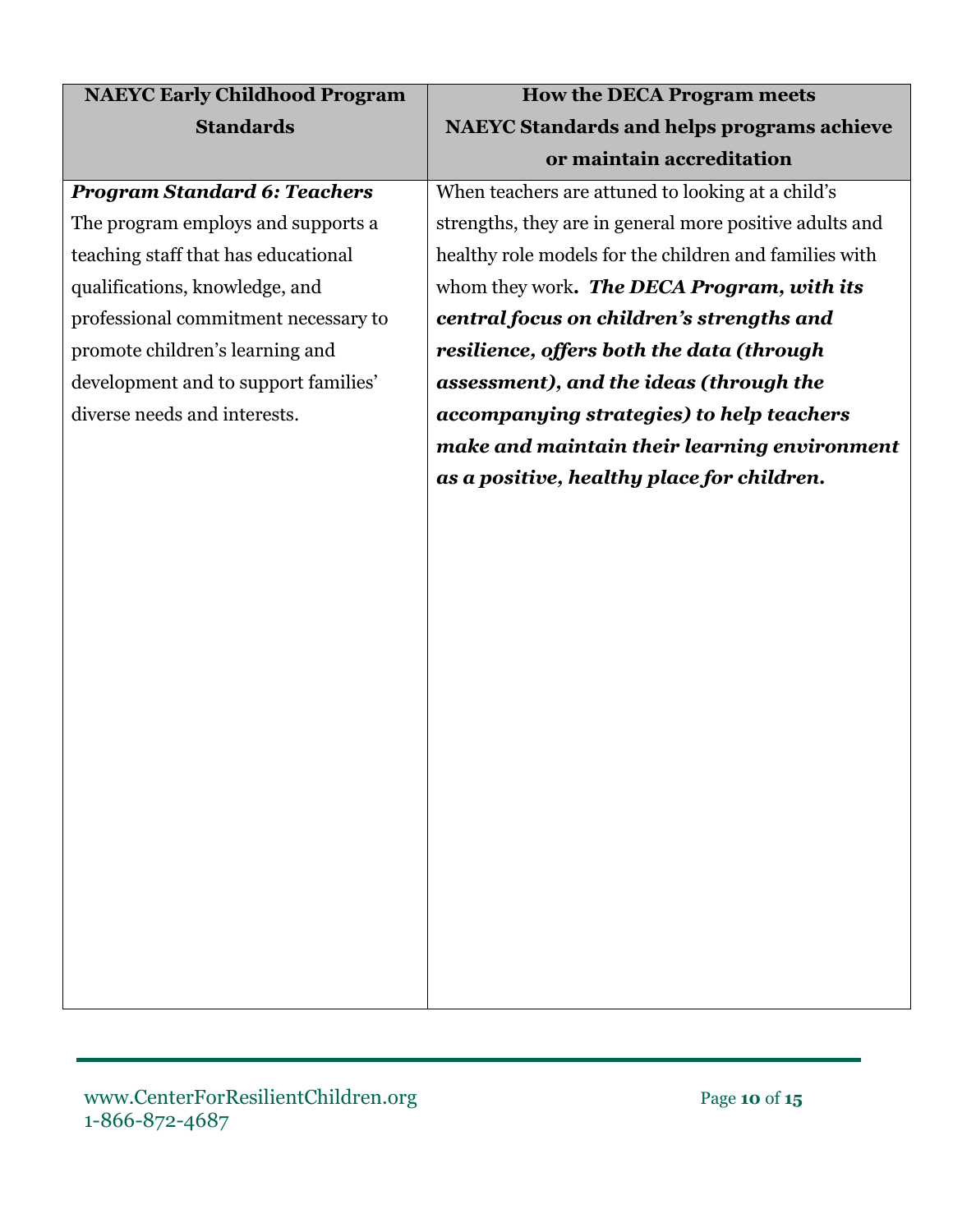| <b>NAEYC Early Childhood Program</b>  | How the DECA Program meets NAEYC                         |
|---------------------------------------|----------------------------------------------------------|
| <b>Standards</b>                      | <b>Standards and helps programs achieve or</b>           |
|                                       | maintain accreditation                                   |
| <b>Program Standard 7: Families</b>   | Families are key to the successful implementation of the |
| The program establishes and maintains | DECA Program. Through the guiding framework              |
| collaborative relationships with each | of the DECA Program (collecting information              |
| child's family to foster children's   | and completing assessments, planning and                 |
| development in all settings. These    | implementing, and evaluating child and                   |
| relationships are sensitive to family | program progress), families are included and             |
| composition, language and culture.    | vital to every step. Families are integral in helping    |
|                                       | identify areas in the classroom that may need            |
|                                       | improvement, as well as helping be keen observers of     |
|                                       | behaviors in their child. Completing the same set of     |
|                                       | questions on the assessment tool(s) that the teacher     |
|                                       | completes shows families that their input regarding      |
|                                       | their child's strengths and areas of growth is truly     |
|                                       | valued. Information gathered from the assessment is      |
|                                       | then used to individualize and plan for each child's     |
|                                       | success in the classroom and home environment.           |
|                                       | Finally, each child is monitored throughout the year to  |
|                                       | make sure that he or she is making necessary gains in    |
|                                       | the area of protective factors.                          |
|                                       |                                                          |
|                                       |                                                          |
|                                       |                                                          |
|                                       |                                                          |
|                                       |                                                          |
|                                       |                                                          |
|                                       |                                                          |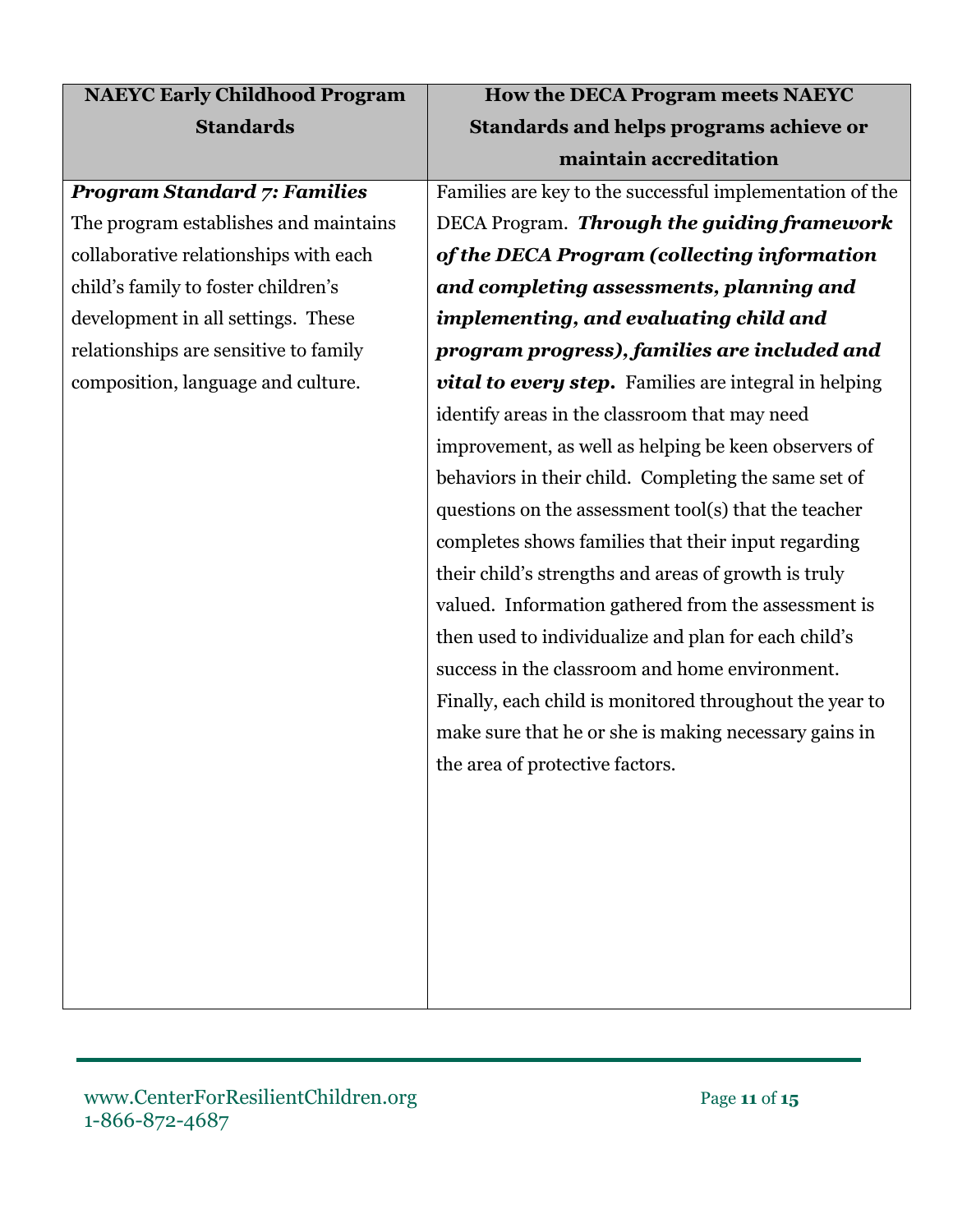| <b>NAEYC Standards and helps programs achieve</b>          |
|------------------------------------------------------------|
|                                                            |
|                                                            |
| One of the underlying principles of the DECA Program       |
| is that it supports relationships between professionals in |
| the fields of mental health and early childhood, as well   |
| as the family. Using strength-based terminology that all   |
|                                                            |
| Program eases communication around the difficult topic     |
| of children's mental health. When programs have            |
|                                                            |
| providers, the DECA Program is a very useful               |
|                                                            |
|                                                            |
|                                                            |
|                                                            |
|                                                            |
|                                                            |
|                                                            |
|                                                            |
|                                                            |
|                                                            |
|                                                            |
|                                                            |
|                                                            |
|                                                            |
|                                                            |
|                                                            |
|                                                            |
|                                                            |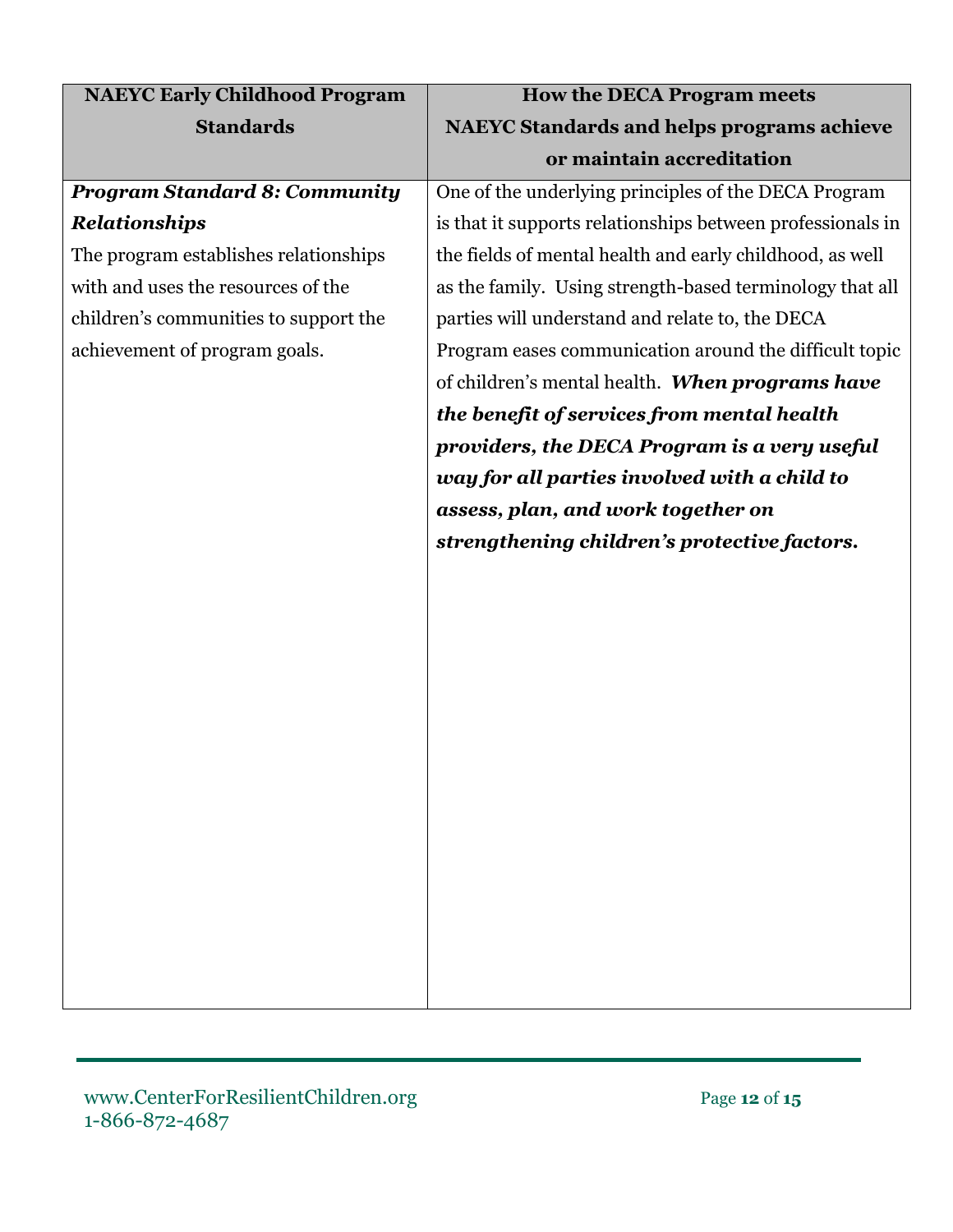| <b>NAEYC Early Childhood Program</b>    | How the DECA Program meets NAEYC                           |
|-----------------------------------------|------------------------------------------------------------|
| <b>Standards</b>                        | Standards and helps programs achieve or                    |
|                                         | maintain accreditation                                     |
| <b>Program Standard 9: Physical</b>     | The DECA Program promotes a healthy, quality physical      |
| Environmental                           | learning environment for children. The DECA Program        |
| The program has a safe and healthful    | resources and professional development opportunities       |
| environment that provides appropriate   | emphasize the link between positive learning               |
| and well-maintained indoor and outdoor  | environments and more positive child behaviors. The        |
| physical environments. The environment  | <b>DECA Program offers resources that help</b>             |
| includes facilities, equipment, and     | teachers and caregivers reflect on quality and             |
| materials to facilitate child and staff | make the necessary improvements that will                  |
| learning and development.               | make the physical environment as positive as               |
|                                         | <b>possible.</b> Additionally, the DECA Program philosophy |
|                                         | encourages early childhood professionals to take a look    |
|                                         | at their existing practices through "social and emotional  |
|                                         | lenses", finding simple but meaningful ways to             |
|                                         | strengthen children's mental health. When children are     |
|                                         | interacting in healthy, quality environments, positive     |
|                                         | behaviors outweigh behavioral issues.                      |
|                                         |                                                            |
|                                         |                                                            |
|                                         |                                                            |
|                                         |                                                            |
|                                         |                                                            |
|                                         |                                                            |
|                                         |                                                            |
|                                         |                                                            |
|                                         |                                                            |
|                                         |                                                            |
|                                         |                                                            |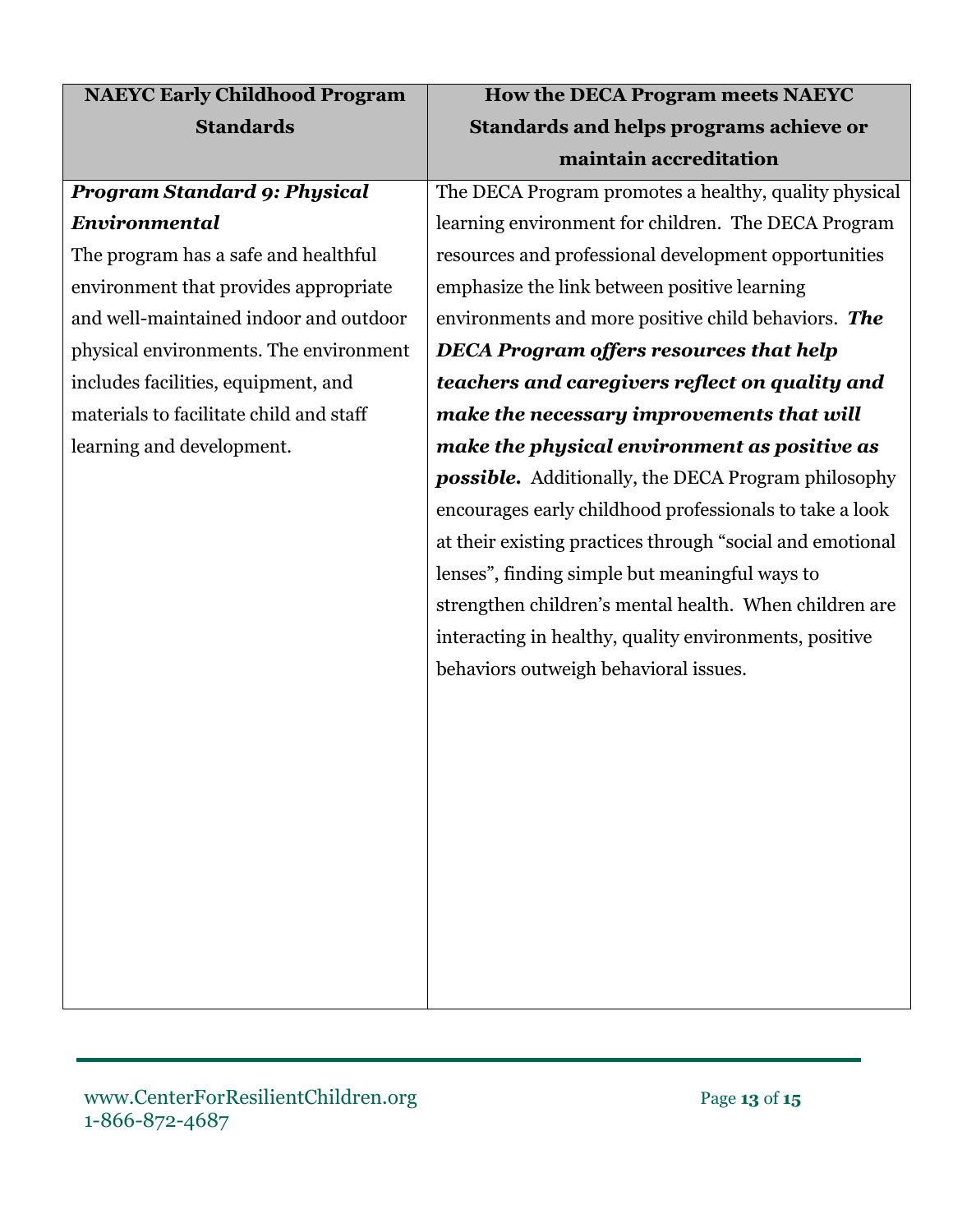| <b>NAEYC Early Childhood Program</b>       | <b>How the DECA Program meets</b>                            |
|--------------------------------------------|--------------------------------------------------------------|
| <b>Standards</b>                           | <b>NAEYC Standards and helps programs achieve</b>            |
|                                            | or maintain accreditation                                    |
| Program 10: Leadership and                 | The DECA Program helps professionals at the                  |
| <b>Management</b>                          | management level, as well as within the                      |
| The program effectively implements         | learning environment itself, establish and                   |
| policies, procedures, and systems that     | maintain as welcoming and safe a program as                  |
| support stable staff and strong personnel, | <b>possible.</b> Strong leadership leads to staff being more |
| fiscal, and program management so all      | equipped to support the families and children with           |
| children, families, and staff have high    | whom they work. Two resources for adults, Building           |
| quality experiences.                       | Your Bounce and the Devereux Adult Resilience Scale          |
|                                            | (DARS) will help all adults focus on strengthening their     |
|                                            | own resilience in order to be the best role model            |
|                                            | possible for young children. When program leaders            |
|                                            | support strength-based assessment and strategies, they       |
|                                            | provide the best experience possible for staff, families,    |
|                                            | and children.                                                |

## **References:**

Cairone, K. & Mackrain, M. (2012). *Promoting Resilience in Preschoolers: A Strategy Guide for Early Childhood Professionals,Second Edition.* Lewisville, NC: Kaplan.

LeBuffe, P. A. & Naglieri, J. A. (2012). *Devereux Early Childhood Assessment (DECA) Assessment, Technical Manual, and User's Guide.* Lewisville, NC: Kaplan Press.

Mackrain, M. & Cairone, K. (2012). *Promoting Resilience For Now and Forever: A Family Guide for Supporting the Social and Emotional Development of Preschool Children, Second Edition.* Lewisville, NC: Kaplan Press.